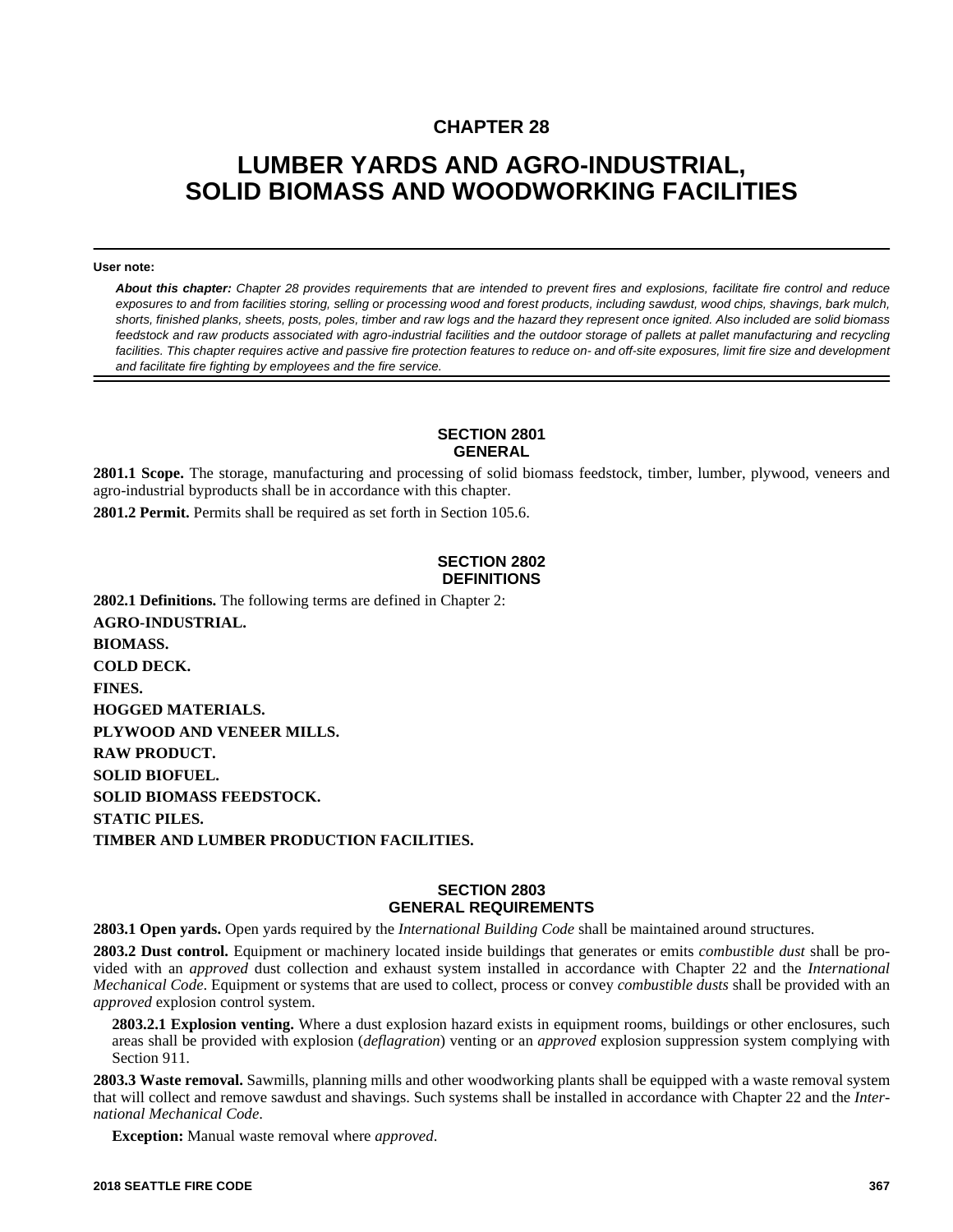**2803.3.1 Housekeeping.** Provisions shall be made for a systematic and thorough cleaning of the entire plant at sufficient intervals to prevent the accumulations of *combustible dust* and spilled combustible or flammable liquids.

**2803.3.2 Metal scrap.** Provision shall be made for separately collecting and disposing of any metal scrap so that such scrap will not enter the wood handling or processing equipment.

**2803.4 Electrical equipment.** Electrical wiring and equipment shall comply with NFPA 70.

**2803.5 Control of ignition sources.** Protection from ignition sources shall be provided in accordance with Sections 2803.5.1 through 2803.5.3.

**2803.5.1 Cutting and welding.** Cutting and welding shall comply with Chapter 35.

**2803.5.2 Static electricity.** Static electricity shall be prevented from accumulating on machines and equipment subject to static electricity buildup by permanent grounding and bonding wires or other *approved* means.

**2803.5.3 Smoking.** Where smoking constitutes a fire hazard, the *fire code official* is authorized to order the *owner* or occupant to post *approved* "No Smoking" signs complying with Section 310. The *fire code official* is authorized to designate specific locations where smoking is allowed.

**2803.6 Fire apparatus access roads.** Fire apparatus access roads shall be provided for buildings and facilities in accordance with Section 503.

**2803.7 Access plan.** Where storage pile configurations could change because of changes in product operations and processing, the access plan shall be submitted for approval where required by the *fire code official*.

#### **SECTION 2804 FIRE PROTECTION**

**2804.1 General.** Fire protection in timber and lumber production mills, plywood and veneer mills and agro-industrial facilities shall comply with Sections 2804.2 through 2804.4.

**2804.2 Fire alarms.** An *approved* means for transmitting alarms to the fire department shall be provided in timber and lumber production mills and plywood and veneer mills.

**2804.2.1 Manual fire alarms.** A manual fire alarm system complying with Section 907.2 shall be installed in areas of timber and lumber production mills and for plywood and veneer mills that contain product dryers.

**Exception:** Where dryers or other sources of ignition are protected by a supervised *automatic sprinkler system* complying with Section 903.

**2804.3 Portable fire extinguishers or standpipes and hose.** Portable fire extinguishers or standpipes and hose supplied from an *approved* water system shall be provided within a 50-foot (15 240 mm) distance of travel from any machine producing shavings or sawdust. Portable fire extinguishers shall be provided in accordance with Section 906 for extra-high hazards.

**2804.4 Automatic sprinkler systems.** *Automatic sprinkler systems* shall be installed in accordance with Section 903.3.1.1.

### **SECTION 2805 PLYWOOD, VENEER AND COMPOSITE BOARD MILLS**

**2805.1 General.** Plant operations of plywood, veneer and composite board mills shall comply with Sections 2805.2 and 2805.3.

**2805.2 Dryer protection.** Dryers shall be protected throughout by an *approved*, automatic deluge water-spray suppression system complying with Chapter 9. Deluge heads shall be inspected quarterly for pitch buildup. Deluge heads shall be flushed during regular maintenance for functional operation. Manual activation valves shall be located within 75 feet (22 860 mm) of the drying equipment.

**2805.3 Thermal oil-heating systems.** Facilities that use heat transfer fluids to provide process equipment heat through piped, indirect heating systems shall comply with this code and NFPA 664.

### **SECTION 2806 LOG STORAGE AREAS**

**2806.1 General.** Log storage areas shall comply with Sections 2806.2 and 2806.3.

**2806.2 Cold decks.** Cold decks shall not exceed 500 feet (152.4 m) in length, 300 feet (91 440 mm) in width and 20 feet (6096 mm) in height. Cold decks shall be separated from adjacent cold decks or other exposures by not less than 100 feet (30 480 mm).

**Exception:** The size of cold decks shall be determined by the *fire code official* where the decks are protected by special fire protection including, but not limited to, additional fire flow, portable turrets and deluge sets, and hydrant hose houses equipped with *approved* fire-fighting equipment capable of reaching the entire storage area in accordance with Chapter 9.

**2806.3 Pile stability.** Log and pole piles shall be stabilized by *approved* means.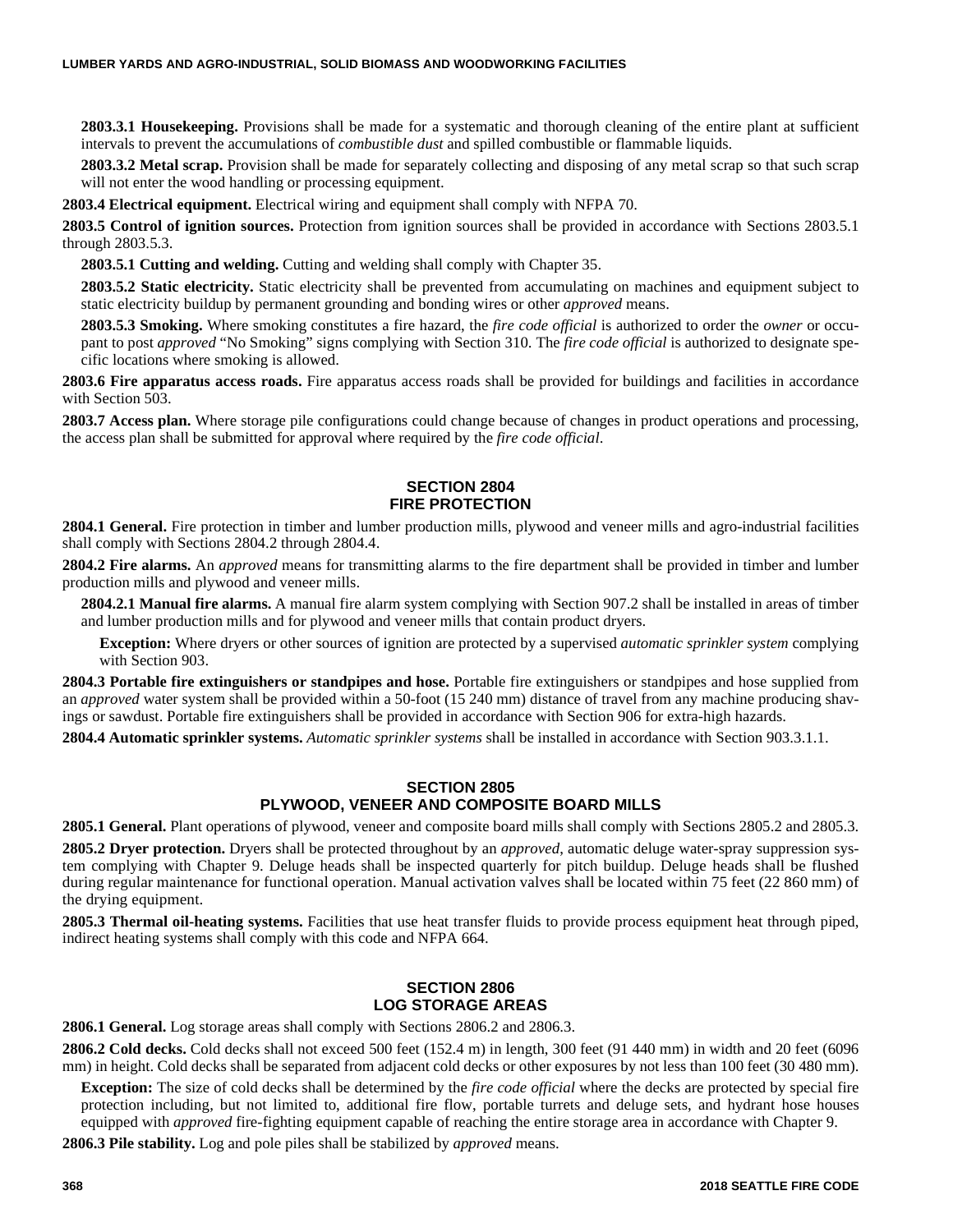#### **SECTION 2807 STORAGE OF WOOD CHIPS AND HOGGED MATERIAL ASSOCIATED WITH TIMBER AND LUMBER PRODUCTION FACILITIES**

**2807.1 General.** The storage of wood chips and hogged materials associated with timber and lumber production facilities shall comply with Sections 2807.2 through 2807.5.

**2807.2 Size of piles.** Piles shall not exceed 60 feet (18 288 mm) in height, 300 feet (91 440 mm) in width and 500 feet (152 m) in length. Piles shall be separated from adjacent piles or other exposures by *approved* fire apparatus access roads.

**Exception:** The *fire code official* is authorized to allow the pile size to be increased where additional fire protection is provided in accordance with Chapter 9. The increase shall be based on the capabilities of the system installed.

**2807.3 Pile fire protection.** Automatic sprinkler protection shall be provided in conveyor tunnels and combustible enclosures that pass under a pile. Combustible or enclosed conveyor systems shall be equipped with an *approved automatic sprinkler system*.

**2807.4 Material-handling equipment.** *Approved* material-handling equipment shall be readily available for moving wood chips and hogged material.

**2807.5 Emergency plan.** The *owner* or operator shall develop a plan for monitoring, controlling and extinguishing spot fires. The plan shall be submitted to the *fire code official* for review and approval.

#### **SECTION 2808**

#### **STORAGE AND PROCESSING OF WOOD CHIPS, HOGGED MATERIAL, FINES, COMPOST, SOLID BIOMASS FEEDSTOCK AND RAW PRODUCT ASSOCIATED WITH YARD WASTE, AGRO-INDUSTRIAL AND RECYCLING FACILITIES**

**2808.1 General.** The storage and processing of wood chips, hogged materials, fines, compost, solid biomass feedstock and raw product produced from yard waste, debris and agro-industrial and recycling facilities shall comply with Sections 2808.2 through 2808.10.

**2808.2 Storage site.** Storage sites shall be level and on solid ground, elevated soil lifts or other all-weather surface. Sites shall be thoroughly cleaned before transferring wood products to the site.

**2808.3 Size of piles.** Piles shall not exceed 25 feet (7620 mm) in height, 150 feet (45 720 mm) in width and 250 feet (76 200 mm) in length.

**Exception:** The *fire code official* is authorized to allow the pile size to be increased where a fire protection plan is provided for approval that includes, but is not limited to, the following:

- 1. Storage yard areas and materials-handling equipment selection, design and arrangement shall be based on sound fire prevention and protection principles.
- 2. Factors that lead to spontaneous heating shall be identified in the plan, and control of the various factors shall be identified and implemented, including provisions for monitoring the internal condition of the pile.
- 3. The plan shall include means for early fire detection and reporting to the public fire department; and facilities needed by the fire department for fire extinguishment including a water supply and fire hydrants.
- 4. Fire apparatus access roads around the piles and access roads to the top of the piles shall be established, identified and maintained.
- 5. Regular yard inspections by trained personnel shall be included as part of an effective fire prevention maintenance program.

Additional fire protection called for in the plan shall be provided and shall be installed in accordance with this code. The increase of the pile size shall be based on the capabilities of the installed *fire protection systems* and features.

**2808.4 Pile separation.** Piles shall be separated from adjacent piles by *approved* fire apparatus access roads.

**2808.5 Combustible waste.** The storage, accumulation and handling of combustible materials and control of vegetation shall comply with Chapter 3.

**2808.6 Static pile protection.** Static piles shall be monitored by an *approved* means to measure temperatures within the static piles. Internal pile temperatures shall be monitored and recorded weekly. Such records shall be maintained. An operational plan indicating procedures and schedules for the inspection, monitoring and restricting of excessive internal temperatures in static piles shall be submitted to the *fire code official* for review and approval.

**2808.7 Pile fire protection.** Automatic sprinkler protection shall be provided in conveyor tunnels and combustible enclosures that pass under a pile. Combustible conveyor systems and enclosed conveyor systems shall be equipped with an *approved automatic sprinkler system*.

**2808.8 Fire extinguishers.** Portable fire extinguishers complying with Section 906 and with a minimum rating of 4-A:60-B:C shall be provided on all vehicles and equipment operating on piles and at all processing equipment.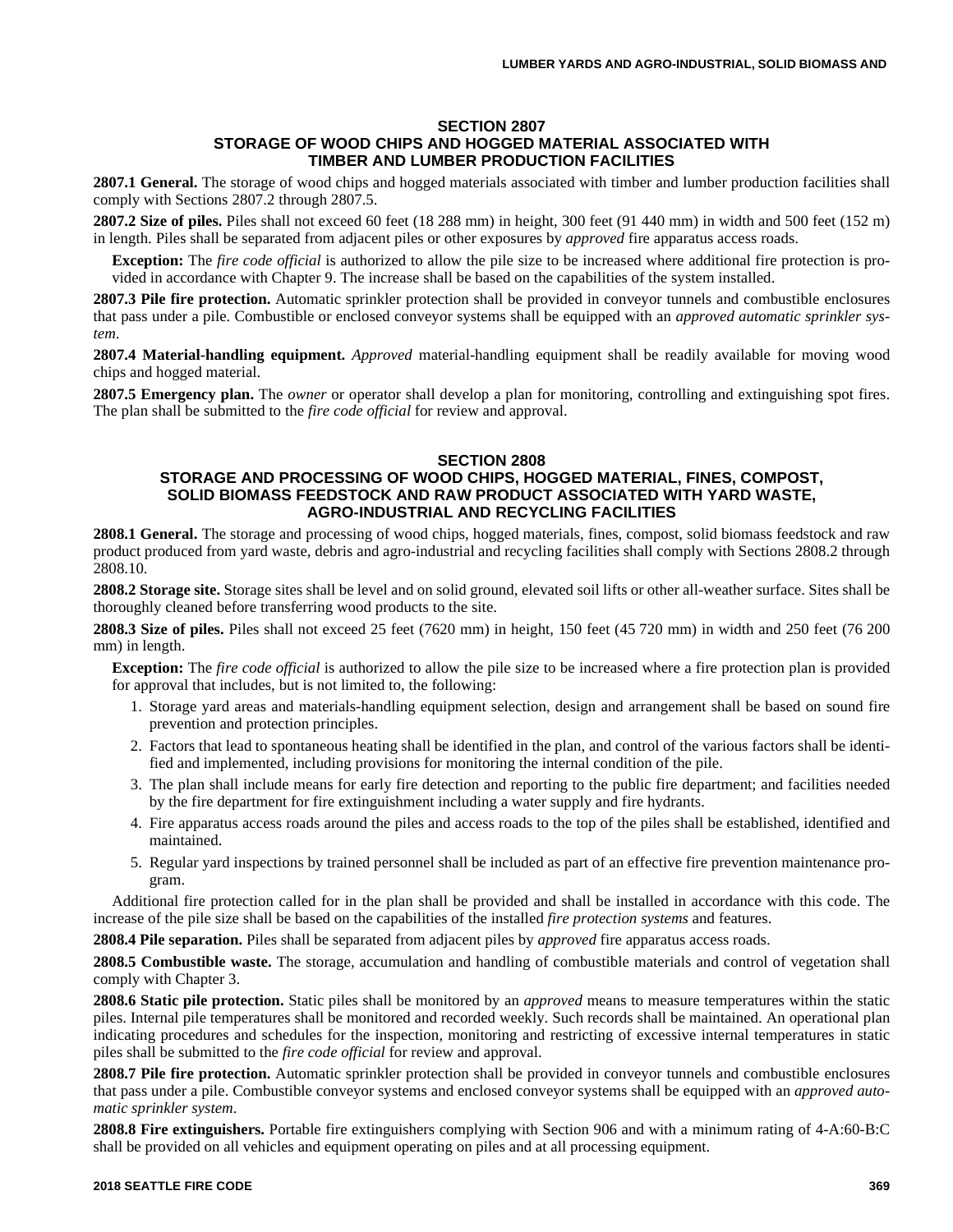**2808.9 Material-handling equipment.** *Approved* material-handling equipment shall be available for moving wood chips, hogged material, wood fines and raw product during fire-fighting operations.

**2808.10 Emergency plan.** The *owner* or operator shall develop a plan for monitoring, controlling and extinguishing spot fires and submit the plan to the *fire code official* for review and approval.

## **SECTION 2809**

## **EXTERIOR STORAGE OF FINISHED LUMBER AND SOLID BIOFUEL PRODUCTS**

**2809.1 General.** Exterior storage of finished lumber and solid biofuel products shall comply with Sections 2809.2 through 2809.5.

**2809.2 Size of piles.** Exterior storage shall be arranged to form stable piles with a maximum height of 20 feet (6096 mm). Piles shall not exceed  $150,000$  cubic feet  $(4248 \text{ m}^3)$  in volume.

**2809.3 Fire apparatus access roads.** Fire apparatus access roads in accordance with Section 503 shall be located so that a maximum grid system unit of 50 feet by 150 feet (15 240 mm by 45 720 mm) is established.

**2809.4 Security.** Permanent storage areas shall be surrounded with an *approved* fence. Fences shall be not less than 6 feet (1829 mm) in height.

#### **Exceptions:**

- 1. Lumber piles inside of buildings and production mills for lumber, plywood and veneer.
- 2. Solid biofuel piles inside of buildings and agro-industrial processing facilities for solid biomass feedstock.

**2809.5 Fire protection.** An *approved* hydrant and hose system or portable fire-extinguishing equipment suitable for the fire hazard involved shall be provided for open storage yards. Hydrant and hose systems shall be installed in accordance with NFPA 24. Portable fire extinguishers complying with Section 906 shall be located so that the distance of travel from the nearest unit does not exceed 75 feet (22 860 mm).

## **SECTION 2810**

## **OUTDOOR STORAGE OF PALLETS AT PALLET MANUFACTURING AND RECYCLING FACILITIES**

**2810.1 General.** The outside storage of wood pallets and wood composite pallets on the same site as a pallet manufacturing or recycling facility shall comply with Sections 2810.2 through 2810.11.

**2810.2 Site plan.** Each site shall maintain a current site plan that includes a general description of the property, the boundaries of the lot, the size and location of buildings, and all of the following:

- 1. Utilities.
- 2. Type of construction and presence of sprinkler protection for other buildings on the site.
- 3. Water supply sources for fire-fighting purposes.
- 4. Location of hazardous material storage areas.
- 5. Location of pallet storage.
- 6. Equipment protected with a dust collection system.
- 7. *Fire apparatus access roads*.
- 8. Designated smoking areas.
- 9. Location of fire alarm control panels.

**2810.3 Fire prevention plan.** The *owner* or *owner's* authorized representative shall prepare an *approved* fire prevention plan that includes all of the following:

- 1. Frequency of walk-through inspections to verify compliance with the plan.
- 2. Hot work permit program in accordance with Chapter 35.
- 3. Preventive maintenance program for equipment associated with pallet activities.
- 4. Inspection, testing and maintenance of *fire protection systems* in accordance with Chapter 9.

**2810.4 Fire safety and emergency evacuation plan.** The *owner* or *owner's* authorized representative shall prepare and train employees in an *approved* fire safety and emergency evacuation plan in accordance with Chapter 4.

**2810.5 Security management plan.** The *owner* or *owner's* authorized representative shall prepare a security management plan based on a security risk assessment and shall make the plan and assessment available to the *fire code official* upon request.

**2810.6 Clearance to property line.** Stacks of pallets shall not be stored within 0.75 times the stack height or 8 feet (2438 mm) of the property line, whichever is greater, or shall comply with Section 2810.11.